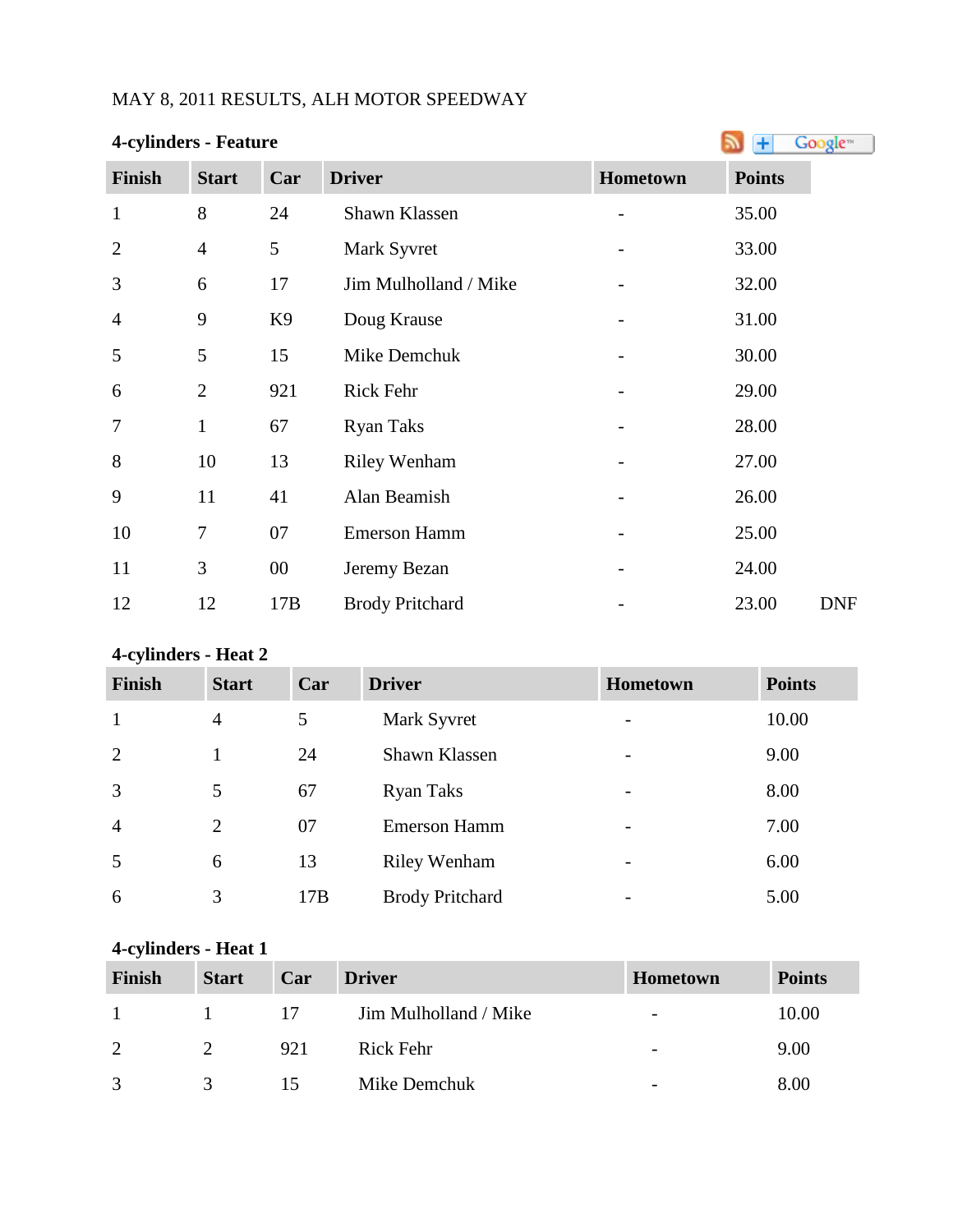|   | 00             | Jeremy Bezan | $\overline{\phantom{0}}$ | 7.00 |
|---|----------------|--------------|--------------------------|------|
|   | K <sub>9</sub> | Doug Krause  | $\overline{\phantom{0}}$ | 6.00 |
| 6 | 4 I            | Alan Beamish | $\overline{\phantom{a}}$ | 5.00 |

# **Lightning Sprints - Feature**

| <b>Finish</b>  | <b>Start</b>   | Car | <b>Driver</b>        | Hometown | <b>Points</b> |
|----------------|----------------|-----|----------------------|----------|---------------|
| $\mathbf{1}$   | 1              | 11  | Darren Pallen        |          | 35.00         |
| $\overline{2}$ | $\overline{2}$ | 64  | <b>Tyson Hiebert</b> |          | 33.00         |
| 3              | 5              | 4C  | Chris Bouwman        |          | 32.00         |
| $\overline{4}$ | 3              | 31  | Frank Elias / Eric   |          | 31.00         |
| 5              | 7              | 10  | Amber Balcaen / Ward |          | 30.00         |
| 6              | 9              | 18  | <b>Ryan Harms</b>    |          | 29.00         |
| $\overline{7}$ | 6              | 7   | <b>Brent Steg</b>    |          | 28.00         |
| 8              | $\overline{4}$ | 27  | Chris Unrau          |          | 27.00         |
| 9              | 8              | 77X | Mike Sapinski        |          | 0.00          |

## **Lightning Sprints - Heat 2**

| <b>Finish</b>  | <b>Start</b>   | Car | <b>Driver</b>        | <b>Hometown</b>          | <b>Points</b> |            |
|----------------|----------------|-----|----------------------|--------------------------|---------------|------------|
|                | 4              | 64  | <b>Tyson Hiebert</b> | $\overline{\phantom{0}}$ | 10.00         |            |
| 2              |                | 27  | Chris Unrau          | $\overline{\phantom{a}}$ | 9.00          |            |
| 3              | 3              |     | <b>Brent Steg</b>    | $\overline{\phantom{a}}$ | 8.00          |            |
| $\overline{A}$ | $\overline{2}$ | 77X | Mike Sapinski        | $\overline{\phantom{0}}$ | 0.00          | <b>DNS</b> |

## **Lightning Sprints - Heat 1**

| <b>Finish</b>  | <b>Start</b>   | Car | <b>Driver</b>        | Hometown                     | <b>Points</b> |
|----------------|----------------|-----|----------------------|------------------------------|---------------|
|                |                | 11  | Darren Pallen        | $\qquad \qquad \blacksquare$ | 10.00         |
| 2              | 2              | 31  | Frank Elias / Eric   | $\overline{\phantom{0}}$     | 9.00          |
| 3              | 3              | 4C  | Chris Bouwman        | $\qquad \qquad \blacksquare$ | 8.00          |
| $\overline{4}$ | $\overline{4}$ | 10  | Amber Balcaen / Ward | $\overline{\phantom{m}}$     | 7.00          |
| 5              | 5              | 18  | <b>Ryan Harms</b>    | -                            | 6.00          |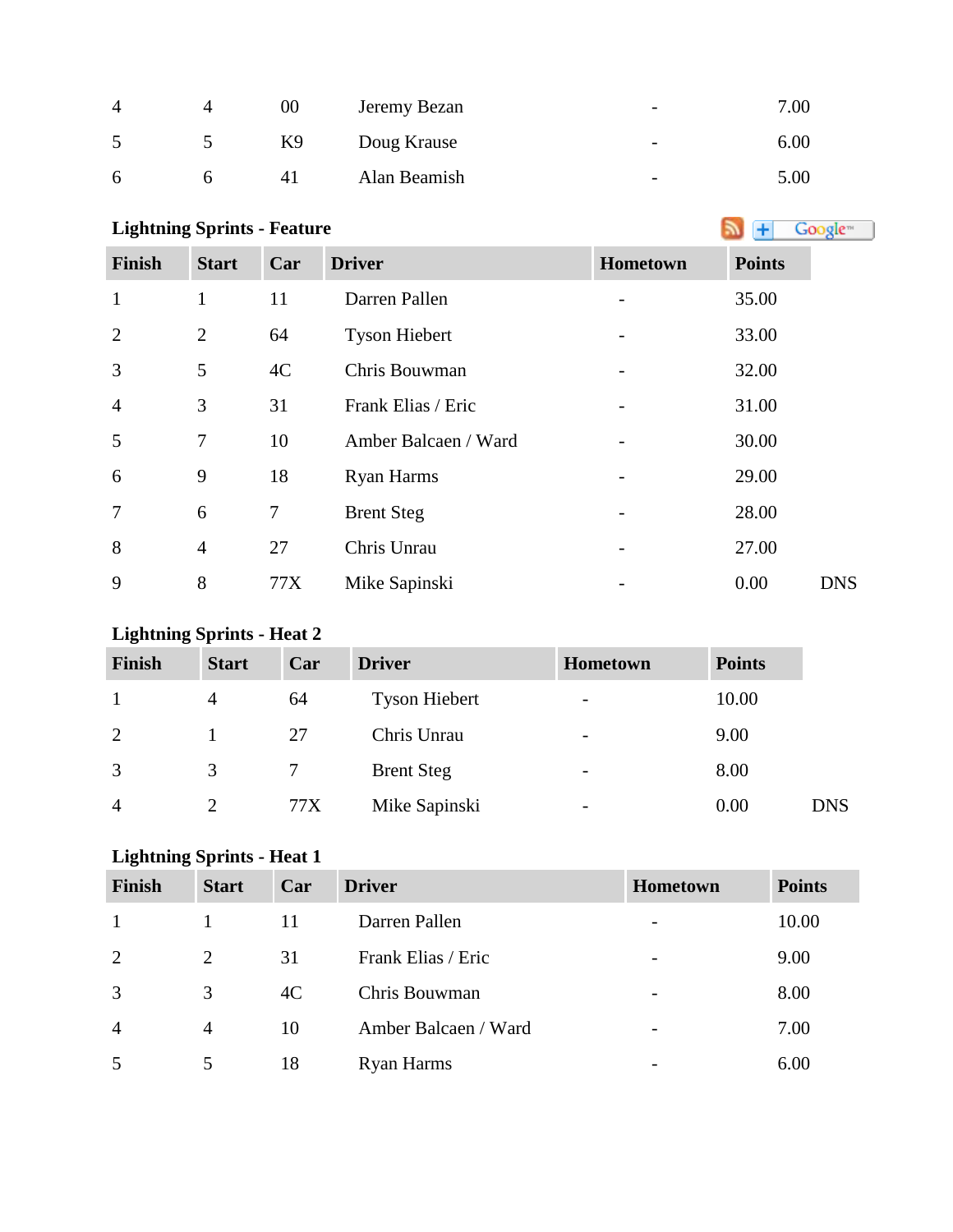| <b>Midwest Modifieds - Feature</b> |              | Google <sup>m</sup> |                      |                          |               |
|------------------------------------|--------------|---------------------|----------------------|--------------------------|---------------|
| Finish                             | <b>Start</b> | Car                 | <b>Driver</b>        | <b>Hometown</b>          | <b>Points</b> |
|                                    |              | 54                  | <b>Brodie Dobson</b> | $\overline{\phantom{0}}$ | 35.00         |
|                                    |              | 93                  | Key-lynne Krahn      | $\overline{\phantom{0}}$ | 33.00         |

#### **Midwest Modifieds - Heat**

| Finish | <b>Start</b> | Car | <b>Driver</b>        | <b>Hometown</b>          | <b>Points</b> |     |
|--------|--------------|-----|----------------------|--------------------------|---------------|-----|
|        |              | 54  | <b>Brodie Dobson</b> | $\overline{\phantom{a}}$ | 10.00         |     |
|        |              | 93  | Key-lynne Krahn      | $\overline{\phantom{a}}$ | 0.00          | DNS |

**Modifieds - Feature** m.

m in

| <b>Finish</b>  | <b>Start</b>   | Car | <b>Driver</b>       | Hometown | <b>Points</b> |            |
|----------------|----------------|-----|---------------------|----------|---------------|------------|
| $\mathbf{1}$   | 3              | 7   | Danny Staff         |          | 35.00         |            |
| 2              | 7              | 10W | Ward Imrie          |          | 33.00         |            |
| 3              | 8              | 27  | Bryan Dorge         |          | 32.00         |            |
| $\overline{4}$ | $\overline{4}$ | 40  | <b>Henry Peters</b> |          | 31.00         |            |
| 5              | $\mathbf{1}$   | 1J  | Jeff Pritchard      |          | 30.00         |            |
| 6              | 6              | 29K | Ryan Kereluk        |          | 29.00         |            |
| $\overline{7}$ | 9              | 96  | Al Taks             |          | 28.00         | <b>DNF</b> |
| 8              | $\overline{2}$ | 44D | Luke Dykstra        |          | 27.00         | <b>DNF</b> |
| 9              | 5              | 20X | Darian Boyce        |          | 26.00         | <b>DNF</b> |

#### **Modifieds - Heat**

| <b>Finish</b>  | <b>Start</b> | Car            | <b>Driver</b>       | <b>Hometown</b> | <b>Points</b> |
|----------------|--------------|----------------|---------------------|-----------------|---------------|
| $\mathbf{1}$   |              | 1 <sub>J</sub> | Jeff Pritchard      |                 | 10.00         |
| $\overline{2}$ | 5            | 44D            | Luke Dykstra        |                 | 9.00          |
| $\overline{3}$ | 7            | $\tau$         | Danny Staff         |                 | 8.00          |
| $\overline{4}$ | 9            | 40             | <b>Henry Peters</b> | -               | 7.00          |
| 5              | 3            | 20X            | Darian Boyce        |                 | 6.00          |
| 6              | 6            | 29K            | Ryan Kereluk        |                 | 5.00          |
| $\overline{7}$ | 8            | 10W            | Ward Imrie          |                 | 4.00          |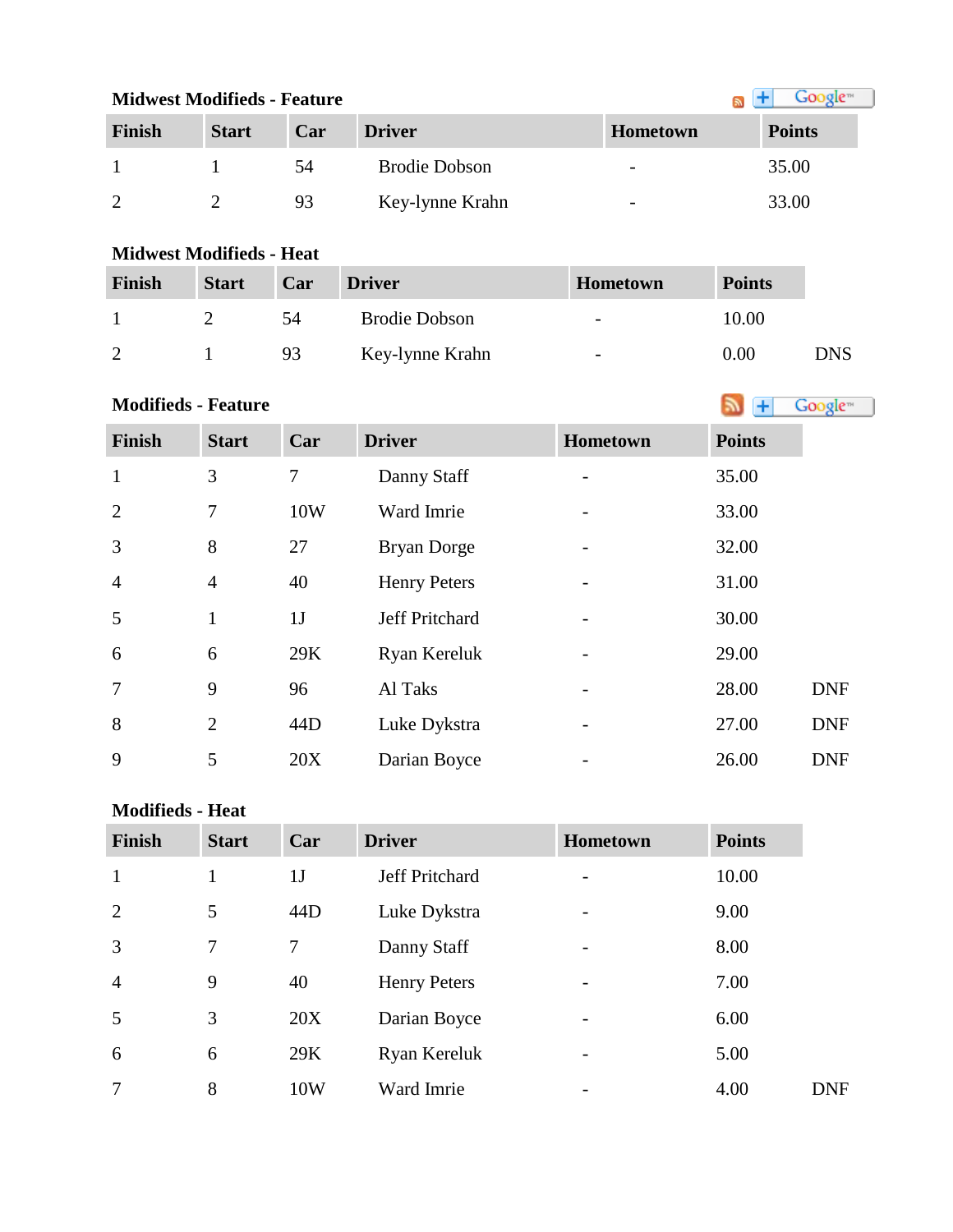| 8           | 27 | Bryan Dorge | $\overline{\phantom{0}}$ | 3.00 | <b>DNF</b> |
|-------------|----|-------------|--------------------------|------|------------|
| $\mathbf Q$ | 96 | Al Taks     | $\overline{\phantom{0}}$ | 2.00 | <b>DNF</b> |

| <b>Street Stock - Feature</b> |                |      |                       |          | Google <sup>®</sup><br>٠ |
|-------------------------------|----------------|------|-----------------------|----------|--------------------------|
| Finish                        | <b>Start</b>   | Car  | <b>Driver</b>         | Hometown | <b>Points</b>            |
| $\mathbf{1}$                  | 8              | 24   | James Wall            |          | 35.00                    |
| $\overline{2}$                | $\overline{2}$ | 3L   | Logan Salazar         |          | 33.00                    |
| 3                             | $\mathbf{1}$   | 39   | <b>Shawn Teunis</b>   |          | 32.00                    |
| $\overline{4}$                | 3              | 11JR | Shane Holden          |          | 31.00                    |
| 5                             | 9              | 80   | <b>Jesse Pederson</b> |          | 30.00                    |
| 6                             | 5              | 55   | <b>Rob Martens</b>    |          | 29.00                    |
| 7                             | $\overline{4}$ | 14   | Pete Letkemen         |          | 28.00                    |
| 8                             | $\tau$         | 27   | Mike Wilson           |          | 27.00                    |
| 9                             | 10             | 42   | Rob Penner            |          | 26.00                    |
| 10                            | 6              | 88   | Cody Wall             |          | 25.00                    |

### **Street Stock - Heat 2**

| Finish         | <b>Start</b>   | Car | <b>Driver</b>      | <b>Hometown</b>          | <b>Points</b> |
|----------------|----------------|-----|--------------------|--------------------------|---------------|
| 1              |                | 14  | Pete Letkemen      | $\overline{\phantom{a}}$ | 10.00         |
| 2              | 2              | 24  | James Wall         | $\overline{\phantom{0}}$ | 9.00          |
| 3              | 3              | 55  | <b>Rob Martens</b> | $\overline{\phantom{a}}$ | 8.00          |
| $\overline{4}$ | $\overline{4}$ | 27  | Mike Wilson        | $\overline{\phantom{0}}$ | 7.00          |
| 5              | 5              | 42  | Rob Penner         | -                        | 6.00          |

#### **Street Stock - Heat 1**

| <b>Finish</b>  | <b>Start</b>   | Car     | <b>Driver</b>         | <b>Hometown</b>          | <b>Points</b> |            |
|----------------|----------------|---------|-----------------------|--------------------------|---------------|------------|
|                |                | $11$ JR | Shane Holden          | $\overline{\phantom{a}}$ | 10.00         |            |
| 2              | $\overline{2}$ | 3L      | Logan Salazar         | $\overline{\phantom{a}}$ | 9.00          |            |
| 3              | 3              | 39      | <b>Shawn Teunis</b>   | $\overline{\phantom{0}}$ | 8.00          |            |
| $\overline{4}$ | $\overline{4}$ | 88      | Cody Wall             | $\overline{\phantom{a}}$ | 7.00          |            |
| 5              | 5              | 80      | <b>Jesse Pederson</b> | $\overline{\phantom{0}}$ | 6.00          | <b>DNF</b> |